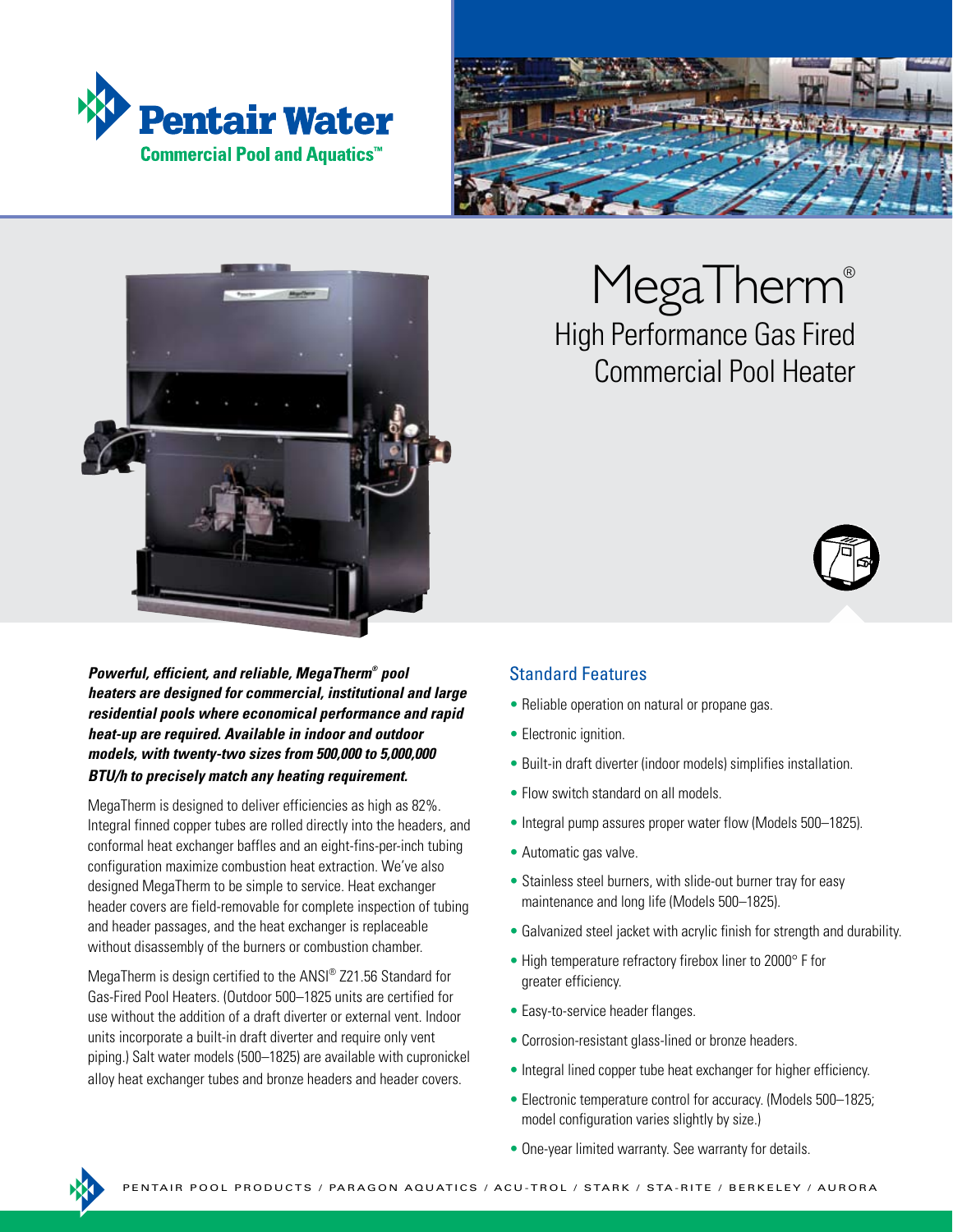

#### **For Indoor Pools Model I**

- 1. Calculate the surface area of the pool in square feet.
- 2. Refer to the selection chart for either an indoor or outdoor heater.
- 3. Find the closest square footage in the 10° F (6° C) Temperature Difference column, and the heater models which correspond to it. For normal conditions, Pentair recommends using the 10° F Temperature Difference columns; this will provide a temperature increase of approximately 6° F per 24 hour period.

#### Temperature Difference

|       | $10^{\circ}$ F                  | 6° C | $15^{\circ}$ F | 8° C | $20^{\circ}$ F | $11^{\circ}$ $C$ | $25^{\circ}$ F | 14° C | $30^{\circ}$ F | $17^\circ C$ | $35^{\circ}$ F | 19° C | $40^{\circ}$ F | $22^{\circ}$ $C$ | $45^{\circ}$ F | $25^{\circ}$ | $50^{\circ}$ F | $28^{\circ}$ $C$ |
|-------|---------------------------------|------|----------------|------|----------------|------------------|----------------|-------|----------------|--------------|----------------|-------|----------------|------------------|----------------|--------------|----------------|------------------|
| Model | Surface Area of Pools (Sq. Ft.) |      |                |      |                |                  |                |       |                |              |                |       |                |                  |                |              |                |                  |
| 500   | 3900                            | 362  | 2600           | 242  | 1950           | 18 <sup>1</sup>  | 1560           | 145   | 1300           | 121          | 1115           | 104   | 975            | 91               | 870            | 81           | 780            | 72               |
| 600   | 4680                            | 435  | 3120           | 290  | 2340           | 217              | 1870           | 174   | 1560           | 145          | 1340           | 124   | 1170           | 109              | 1040           | 97           | 935            | 87               |
| 715   | 5580                            | 518  | 3720           | 346  | 2790           | 259              | 2230           | 207   | 1860           | 173          | 1595           | 148   | 395            | 130              | 1240           | 115          | 1115           | 104              |
| 850   | 6630                            | 616  | 4420           | 411  | 3315           | 308              | 2650           | 246   | 2210           | 205          | 1895           | 176   | 1660           | 154              | 1475           | 137          | 1325           | 123              |
| 1010  | 7880                            | 732  | 5250           | 488  | 3940           | 366              | 3150           | 293   | 2625           | 244          | 2259           | 210   | 1970           | 183              | 1750           | 163          | 1575           | 146              |
| 1200  | 9360                            | 870  | 6240           | 580  | 4680           | 435              | 3745           | 348   | 3120           | 290          | 2675           | 249   | 2340           | 217              | 2080           | 193          | 1870           | 174              |
| 1430  | 11155                           | 1036 | 7435           | 691  | 5580           | 518              | 4460           | 414   | 3720           | 346          | 3190           | 296   | 2790           | 259              | 2480           | 230          | 2230           | 207              |
| 1670  | 13025                           | 1210 | 8685           | 807  | 6515           | 605              | 5210           | 484   | 4340           | 403          | 3720           | 346   | 3260           | 303              | 2895           | 269          | 2605           | 242              |
| 1825  | 14235                           | 1322 | 9490           | 882  | 7120           | 661              | 5695           | 528   | 4745           | 441          | 4070           | 378   | 3560           | 331              | 3165           | 294          | 2850           | 265              |
| 2000  | 16400                           | 1524 | 10935          | 1016 | 8200           | 819              | 6560           | 609   | 5465           | 508          | 4685           | 435   | 4100           | 381              | 3645           | 339          | 3280           | 305              |
| 2450  | 20090                           | 1866 | 13395          | 1244 | 10045          | 933              | 8035           | 746   | 6695           | 622          | 5740           | 533   | 5025           | 467              | 4465           | 415          | 4020           | 373              |
| 3050  | 25010                           | 2323 | 16675          | 1549 | 12505          | 1162             | 10000          | 929   | 8335           | 744          | 7145           | 664   | 6255           | 581              | 5560           | 517          | 5000           | 465              |
| 3500  | 28700                           | 2666 | 19135          | 1778 | 14350          | 1333             | 11480          | 1066  | 9565           | 889          | 8200           | 764   | 7175           | 667              | 6380           | 593          | 5740           | 533              |
| 4050  | 33210                           | 3085 | 22140          | 2057 | 16605          | 1543             | 13285          | 1234  | 11070          | 1028         | 9490           | 882   | 8300           | 771              | 7380           | 686          | 6640           | 617              |
| 4500  | 36900                           | 3428 | 24600          | 2285 | 18450          | 1714             | 14760          | 1371  | 12300          | 1143         | 10545          | 980   | 9225           | 857              | 8200           | 762          | 7380           | 686              |
| 5000  | 41000                           | 3809 | 27335          | 2539 | 20500          | 1904             | 16400          | 1524  | 13665          | 1269         | 11715          | 1088  | 10250          | 952              | 9110           | 846          | 8200           | 762              |

#### Dimensional Data

|             |               |      |               |      | Gas Conn. Size, | Water Conn. Size, |                |                 | <b>Shipping</b>         |                 |            |                 |    |    |         |      |      |
|-------------|---------------|------|---------------|------|-----------------|-------------------|----------------|-----------------|-------------------------|-----------------|------------|-----------------|----|----|---------|------|------|
| Indoor      | Input,        |      | Output,       |      | - inches NPT    |                   | - inches       |                 | Dimensions. - inches cm |                 |            |                 |    |    | Weight, |      |      |
| <b>Size</b> | <b>MBTU/h</b> | kw   | <b>MBTU/h</b> | kw   | Nat             | LP                | <b>NPT</b>     | A               |                         | B               |            | C               |    | V  |         | lbs. | kq   |
| 500 l       | 500           | 147  | 405           | 119  |                 | $\frac{3}{4}$     | $2\frac{1}{2}$ | 331/4           | 86                      | 451/4           | 115        | 233/4           | 60 | 10 | 25      | 808  | 367  |
| 600         | 600           | 176  | 486           | 143  |                 | $\frac{3}{4}$     | $2\frac{1}{2}$ | 383/4           | 98                      | 501/4           | 128        | $22^{3}/4$      | 58 | 12 | 30      | 819  | 372  |
| 715         | 715           | 210  | 579           | 170  |                 | $\frac{3}{4}$     | $2\frac{1}{2}$ | 441/4           | 112                     | 553/4           | 142        | $22^{3}/4$      | 58 | 12 | 30      | 873  | 396  |
| 850         | 850           | 249  | 689           | 202  |                 | $\frac{3}{4}$     | $2\frac{1}{2}$ | 503/4           | 129                     | 621/4           | 158        | $21\frac{3}{4}$ | 55 | 14 | 36      | 945  | 429  |
| 1010        | 1010          | 296  | 818           | 240  | $1\frac{1}{4}$  |                   | $2\frac{1}{2}$ | 58              | 147                     | 691/2           | 177        | $20^{3}/4$      | 53 | 16 | 41      | 1041 | 473  |
| 1200        | 1200          | 352  | 972           | 285  | $1\frac{1}{4}$  |                   | $2\frac{1}{2}$ | 661/4           | 168                     | $77\frac{3}{4}$ | 197        | $20^{3}/4$      | 53 | 16 | 41      | 1199 | 544  |
| 1430        | 1430          | 419  | 1158          | 339  | $1\frac{1}{4}$  | $1\frac{1}{4}$    | $2\frac{1}{2}$ | 76              | 193                     | 87%             | 222        | 193/4           | 50 | 18 | 46      | 1280 | 581  |
| 1670        | 1670          | 489  | 1353          | 396  | $1\frac{1}{2}$  | $1\frac{1}{4}$    | $2\frac{1}{2}$ | 851/2           | 217                     | 97              | 246        | 193/4           | 50 | 18 | 46      | 1445 | 656  |
| 1825        | 1825          | 535  | 1478          | 433  | $1\frac{1}{2}$  | $1\frac{1}{4}$    | $2\frac{1}{2}$ | 921/2           | 235                     | 103¾            | 264        | 193/4           | 50 | 18 | 46      | 1570 | 713  |
| 2000        | 2000          | 586  | 1639          | 480  | $1\frac{1}{2}$  | $1\frac{1}{4}$    | 4              | $55\frac{1}{2}$ | 141                     | 73              | 185        | $24\frac{1}{2}$ | 62 | 22 | 56      | 1950 | 885  |
| 2450        | 2450          | 718  | 2009          | 589  | $1\frac{1}{2}$  | $1\frac{1}{2}$    | 4              | $65\frac{1}{2}$ | 166                     | 83              | 211        | $24\frac{1}{2}$ | 62 | 24 | 61      | 2100 | 913  |
| 3050        | 3050          | 894  | 2501          | 733  | 2               | $1\frac{1}{2}$    | 4              | 78              | 198                     | $95\frac{1}{2}$ | 243        | $24\frac{1}{2}$ | 62 | 26 | 66      | 2250 | 1022 |
| 3500        | 3500          | 1025 | 2870          | 841  | 2               | $1\frac{1}{2}$    | 4              | 88              | 224                     | 105½            | 268        | $24\frac{1}{2}$ | 62 | 28 | 71      | 2510 | 1140 |
| 4050        | 4050          | 1186 | 3321          | 973  | 2               | $\overline{2}$    | 4              | 1001/2          | 255                     | 118             | <i>300</i> | $24\frac{1}{2}$ | 62 | 30 | 76      | 2750 | 1249 |
| 4500        | 4500          | 1318 | 3690          | 1081 | $2\frac{1}{2}$  | $\overline{2}$    | 4              | 1101/2          | 281                     | 128             | 325        | $24\frac{1}{2}$ | 62 | 32 | 81      | 2900 | 1317 |
| 5000        | 5000          | 1465 | 4100          | 1201 | $2\frac{1}{2}$  | 2                 | 4              | 123             | 312                     | 140½            | 357        | $24\frac{1}{2}$ | 62 | 34 | 86      | 3200 | 1453 |

NOTES: 1. Input and output must be derated 4% per 1000 feet above sea level when installed above 2000 feet altitude.

2. Dimensions are nominal.

3. Integral pump included on sizes 500-1825.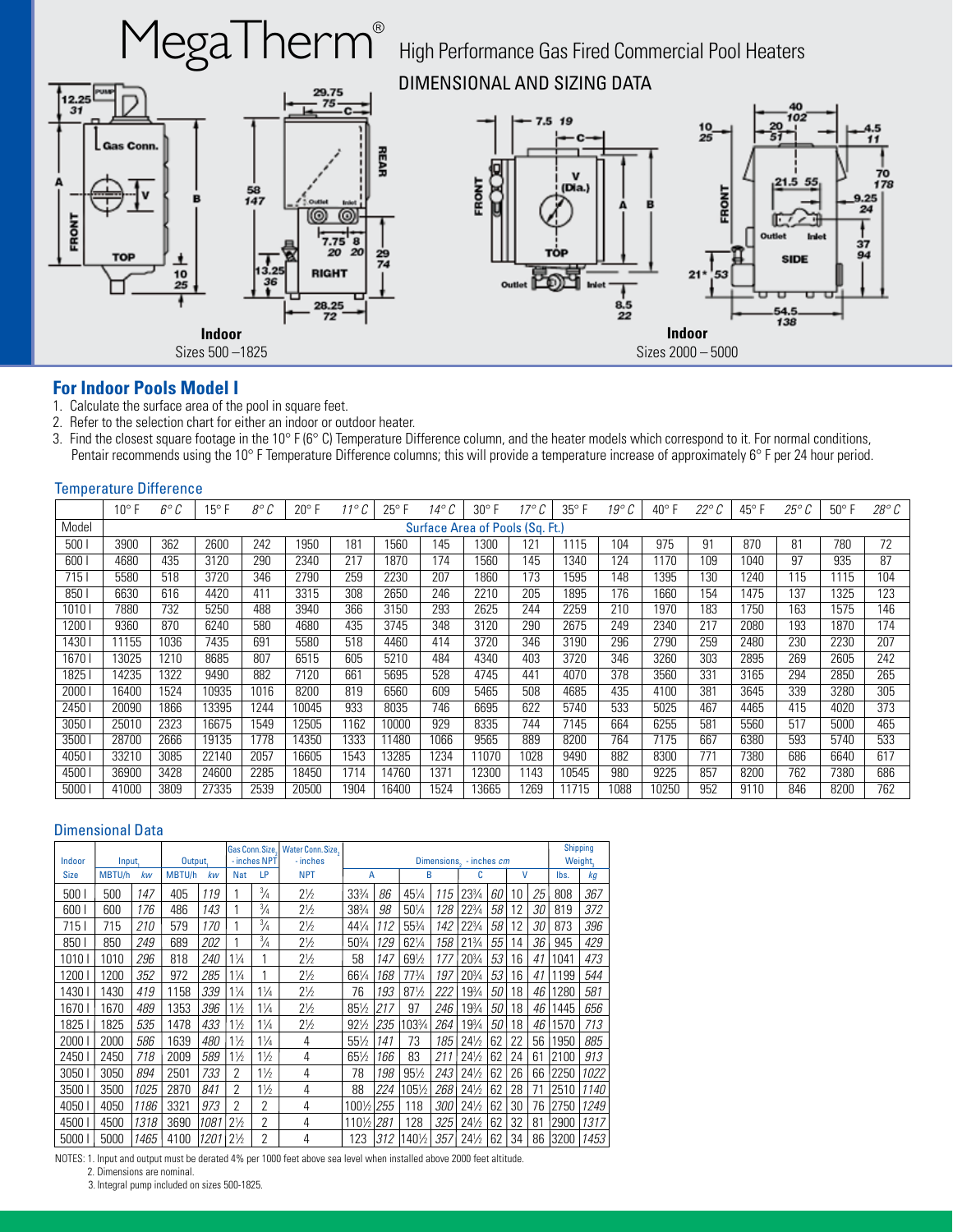

#### **For Outdoor Pools Model E**

- 1. Determine the difference between the desired pool temperature and the average air temperature during the coldest month in which the pool will be used (referred to in the chart below as "Temperature Difference").<br>2. Calculate the surface area of the pool.
- Calculate the surface area of the pool.
- 3. Refer to the selection chart. Listed are the maximum pool surface areas for each heater model with typical temperature differences. Make the appropriate selection from the chart.

#### Temperature Difference

|        | $10^{\circ}$ F                  | 6° C | 15° F | $8^\circ$ C | $20^{\circ}$ F | $\sqrt{2}$ | $25^{\circ}$ F | 14° C | $30^{\circ}$ F | 17° C | $35^{\circ}$ F | $19^\circ$ | 40° F |     | $45^{\circ}$ F | 25° | $50^{\circ}$ F | $28^\circ C$ |
|--------|---------------------------------|------|-------|-------------|----------------|------------|----------------|-------|----------------|-------|----------------|------------|-------|-----|----------------|-----|----------------|--------------|
| Model  | Surface Area of Pools (Sq. Ft.) |      |       |             |                |            |                |       |                |       |                |            |       |     |                |     |                |              |
| 500 E  | 4000                            | 372  | 2665  | 248         | 2000           | 186        | 1600           | 149   | 1330           | 124   | 140            | 106        | 1000  | 93  | 885            | 82  | 800            | 74           |
| 600 E  | 4800                            | 446  | 3200  | 297         | 2400           | 223        | 1920           | 178   | 1600           | 149   | 1370           | 127        | 1200  | 111 | 1065           | 99  | 960            | 89           |
| 715 E  | 5720                            | 531  | 3810  | 354         | 2860           | 266        | 2285           | 212   | 1905           | 177   | 1630           | 151        | 1430  | 133 | 1270           | 118 | 1140           | 106          |
| 850 E  | 6800                            | 632  | 4530  | 421         | 3400           | 316        | 2720           | 253   | 2265           | 210   | 1940           | 180        | 700   | 158 | 1510           | 140 | 1360           | 126          |
| 1010 E | 8080                            | 751  | 5385  | 500         | 4040           | 375        | 3230           | 300   | 2690           | 250   | 2305           | 214        | 2020  | 188 | 1795           | 167 | 1615           | 150          |
| 1200 E | 9600                            | 892  | 6400  | 595         | 4800           | 446        | 3840           | 357   | 3200           | 297   | 2740           | 255        | 2400  | 223 | 2130           | 198 | 1920           | 178          |
| 1430 E | 11440                           | 1063 | 7625  | 708         | 5720           | 531        | 4575           | 425   | 3810           | 354   | 3265           | 303        | 2860  | 266 | 2540           | 236 | 2285           | 212          |
| 1670 E | 3360                            | 1241 | 8905  | 827         | 6680           | 621        | 5344           | 496   | 4450           | 413   | 3815           | 354        | 3340  | 310 | 2965           | 275 | 2670           | 248          |
| 1825 E | 14600                           | 1356 | 9730  | 904         | 7300           | 678        | 5840           | 543   | 4865           | 452   | 4170           | 387        | 3650  | 339 | 3240           | 301 | 2920           | 271          |
| 2200 E | 7861                            | 1659 | 11907 | 1106        | 8930           | 830        | 7144           | 664   | 5954           | 553   | 5103           | 474        | 4465  | 415 | 3969           | 369 | 3572           | 332          |
| 2800 E | 22235                           | 2066 | 14823 | 1377        | 11117          | 1033       | 8894           | 826   | 7412           | 689   | 6353           | 590        | 5559  | 516 | 4941           | 459 | 4447           | 413          |
| 3200 E | 25515                           | 2370 | 17010 | 1580        | 12758          | 1185       | 10206          | 948   | 8505           | 790   | 7290           | 677        | 6379  | 593 | 5670           | 527 | 5103           | 474          |
| 3600 E | 29525                           | 2743 | 19683 | 1829        | 14762          | 1371       | 11810          | 1097  | 9842           | 914   | 8436           | 784        | 7381  | 686 | 6561           | 610 | 5905           | 549          |
| 4000 E | 32805                           | 3048 | 21870 | 2032        | 16403          | 1524       | 13122          | 1219  | 10935          | 1016  | 9373           | 871        | 8201  | 762 | 7290           | 677 | 6561           | 610          |
| 4500 E | 36450                           | 3386 | 24300 | 2257        | 18225          | 1693       | 14580          | 1354  | 12150          | 1129  | 10414          | 967        | 9113  | 847 | 8100           | 752 | 7290           | 677          |

NOTES: 1. For high altitude pools, reduce the surface area figures shown in the charts by 4% for each 1000 ft. above sea level. (No derating is necessary up to 2000 ft. above sea level.) 2. Pentair maintains a policy of continuous improvements and therefore reserves the right to change specifications without notice.

3. Sizing for outdoor pools is based on  $3\frac{1}{2}$  mph average wind.

#### Dimensional Data

| <b>Outdoor</b> | Input,        |      | Output, |      |                | Gas Conn. Size<br>· inches NPT | <b>Water Conn. Size.</b><br>- inches | Dimensions, - inches cm |     |                 |            |                 |    |                                                                  |    |    |    |    |    |    |    | <b>Outdoor</b> |      | <b>Shipping Weight</b> |
|----------------|---------------|------|---------|------|----------------|--------------------------------|--------------------------------------|-------------------------|-----|-----------------|------------|-----------------|----|------------------------------------------------------------------|----|----|----|----|----|----|----|----------------|------|------------------------|
| <b>Size</b>    | <b>MBTU/h</b> | kw   | MBTU/h  | kw   | <b>Nat</b>     | LP                             | <b>NPT</b>                           |                         | A   |                 | B          |                 | c  | D                                                                |    | E  |    |    |    | v  |    | <b>Size</b>    | lbs. | kg                     |
| 500 E          | 500           | 147  | 410     | 120  |                | $\frac{3}{4}$                  | $2\frac{1}{2}$                       | 33%                     | 86  | 451/4           | 115        |                 |    |                                                                  |    |    |    |    |    |    |    | 500 E          | 500  | 147                    |
| 600 E          | 600           | 176  | 492     | 144  |                | $\frac{3}{4}$                  | $2\frac{1}{2}$                       | 38%                     | 98  | $50\%$          | 128        |                 |    |                                                                  |    |    |    |    |    |    |    | 600 E          | 600  | 176                    |
| 715 E          | 715           | 210  | 586     | 172  |                | $\frac{3}{4}$                  | $2\frac{1}{2}$                       | $44\frac{1}{4}$         | 12  | 551/4           | 142        |                 |    |                                                                  |    |    |    |    |    |    |    | 715 E          | 715  | 210                    |
| 850 E          | 850           | 249  | 697     | 204  |                | $\frac{3}{4}$                  | $2\frac{1}{2}$                       | 50%                     | 129 | $62\frac{1}{4}$ | 158        |                 |    |                                                                  |    |    |    |    |    |    |    | 850 E          | 850  | 249                    |
| 1010 E         | 1010          | 296  | 828     | 243  | $1\frac{1}{4}$ |                                | $2\frac{1}{2}$                       | 58                      | 147 | 691/2           | 177        |                 |    |                                                                  |    |    |    |    |    |    |    | 1010 E         | 1010 | 296                    |
| 1200 E         | 200           | 352  | 984     | 288  | $1\frac{1}{4}$ |                                | $2\frac{1}{2}$                       | 661/4                   | 168 | 77¾             | 197        |                 |    |                                                                  |    |    |    |    |    |    |    | 1200 E         | 1200 | 352                    |
| 1430 E         | 1430          | 419  | 1173    | 344  | 1¼             | $1\frac{1}{4}$                 | $2\frac{1}{2}$                       | 76                      | 193 | $87\frac{1}{2}$ | 222        |                 |    |                                                                  |    |    |    |    |    |    |    | 1430 E         | 1430 | 419                    |
| 1670 E         | 1670          | 489  | 1370    | 401  | 1½             | 1/4                            | $2\frac{1}{2}$                       | 851/2                   |     | 97              | 246        |                 |    |                                                                  |    |    |    |    |    |    |    | 1670 E         | 1670 | 489                    |
| 1825 E         | 1825          | 535  | 1497    | 439  | 1½             | $1\frac{1}{4}$                 | $2\frac{1}{2}$                       | $92\%$                  | 235 | 1031/4          | 264        |                 |    |                                                                  |    |    |    |    |    |    |    | 1825 E         | 1825 | 535                    |
| 2200 E         | 2205          | 646  | 1786    | 523  | 1½             | $1\frac{1}{4}$                 | 4                                    | $65\frac{1}{2}$         | 166 | 83              | 211        | 16              | 41 | 281/4                                                            | 72 | 15 | 38 | 24 | 61 | 18 | 46 | 2200 E         | 2205 | 646                    |
| 2800 E         | 2745          | 804  | 2223    | 651  | 1½             | 1½                             | 4                                    | 78                      | 198 | $95\frac{1}{2}$ | 243        | 20              | 51 | $28\frac{1}{4}$                                                  | 72 | 15 | 38 | 24 | 61 | 18 | 46 | 2800 E         | 2745 | 804                    |
| 3200 E         | 3150          | 923  | 2552    | 748  |                | $1\frac{1}{2}$                 | 4                                    | 88                      | 224 | 1051/2          | 268        | 23              | 58 | 31½ 80 16½                                                       |    |    | 42 | 36 | 91 | 20 | 51 | 3200 E         | 3150 | 923                    |
| 3600 E         | 3645          | 1068 | 2952    | 865  | 2              | 2                              | 4                                    | 1001/2                  | 255 | 118             | <i>300</i> | 29              | 74 | 311/2 80 161/2 42                                                |    |    |    | 36 | 91 | 20 | 51 | 3600 E         | 3645 | 1068                   |
| 4000 E         | 4050          | 1187 | 3281    | 961  | $2\frac{1}{2}$ | 2                              | 4                                    | 1101/2                  | 281 | 128             | 325        | $30\frac{1}{2}$ | 77 | $34\frac{1}{2}$ 88                                               |    | 18 | 46 | 36 | 91 | 22 | 56 | 4000 E         | 4050 | 1187                   |
| 4500 E         | 4500          | 1319 | 3645    | 1068 | $2\frac{1}{2}$ |                                | 4                                    | 123                     | 312 | 140½            | 357        | 34              | 86 | 37 <sup>3</sup> / <sub>4</sub> 96 19 <sup>1</sup> / <sub>2</sub> |    |    | 50 | 36 | 91 | 24 | 61 | 4500 E         | 4500 | 1319                   |

NOTES: 1. Input and output must be derated 4% per 1000 feet above sea level when installed above 2000 feet altitude.

2. Dimensions are nominal.

3. Integral pump included on sizes 500–1825.